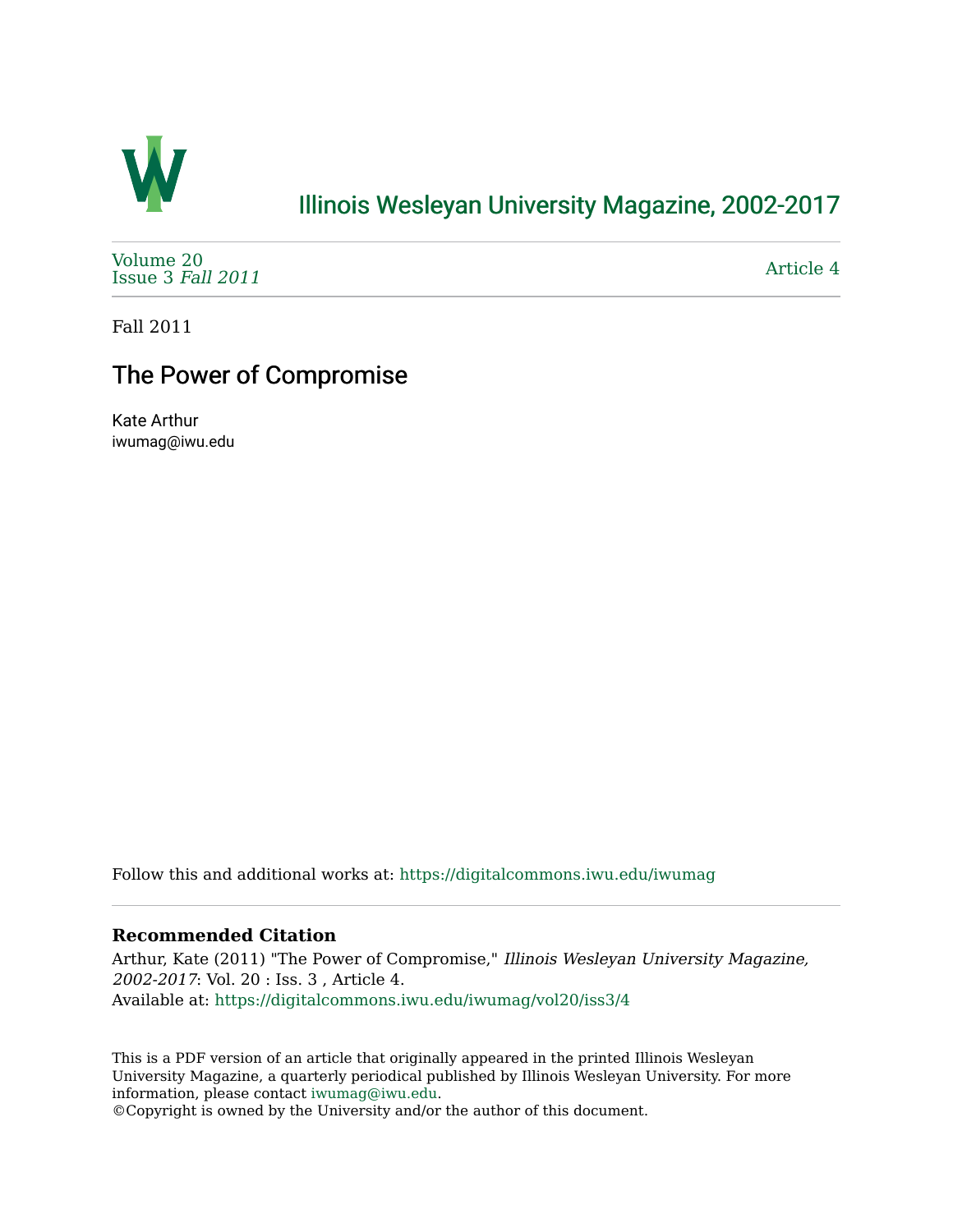# The Power of Compromise

To end the gridlock of partisan politics, Brad McMillan '84 calls for a renewed era of civility in public service.

#### **Story by KATE ARTHUR Photos by MARC FEATHERLY**



**McMillan in the Senate chamber of the Illinois State Capitol in Springfield.**

Two posters, propped side by side, stand in Brad McMillan's office. One shows Illinois Lt. Gov. Sheila Simon, a Democrat. The other depicts Illinois Congressman Aaron Shock, a Republican.

When asked his impressions of the two, McMillan describes Simon as an outstanding public servant who's as honest as you can get. He praises Shock for his common sense and tireless work ethic.

McMillan's ability to speak in positives — and negatives — of both Republicans and

Democrats reflects the kind of bipartisanship most Americans agree is sorely lacking in our current crop of elected officials.

Five years ago, followers of Illinois politics would not have been surprised if McMillan had announced his own plans to run for office. As district chief of staff for Ray LaHood, who served seven terms in Washington representing Illinois' 18th congressional district, McMillan was considered a Republican rising star.

McMillan had something different in mind. He pictured a Midwestern think tank that would promote a return to statesmanship, developing ethical, bipartisan public servants who would work together to help solve our most pressing problems. It would also engage college students, planting the seed for a lifetime of civic involvement.

The idea came as LaHood was considering a challenge to former Gov. Rod Blagojevich's reelection bid in 2006, leaving McMillan to ponder his next career move. He'd always held a strong interest in leadership training and was a board member of the nonpartisan, nonprofit Dirksen Congressional Center in Pekin, Ill. He put his thoughts on paper, proposing the Dirksen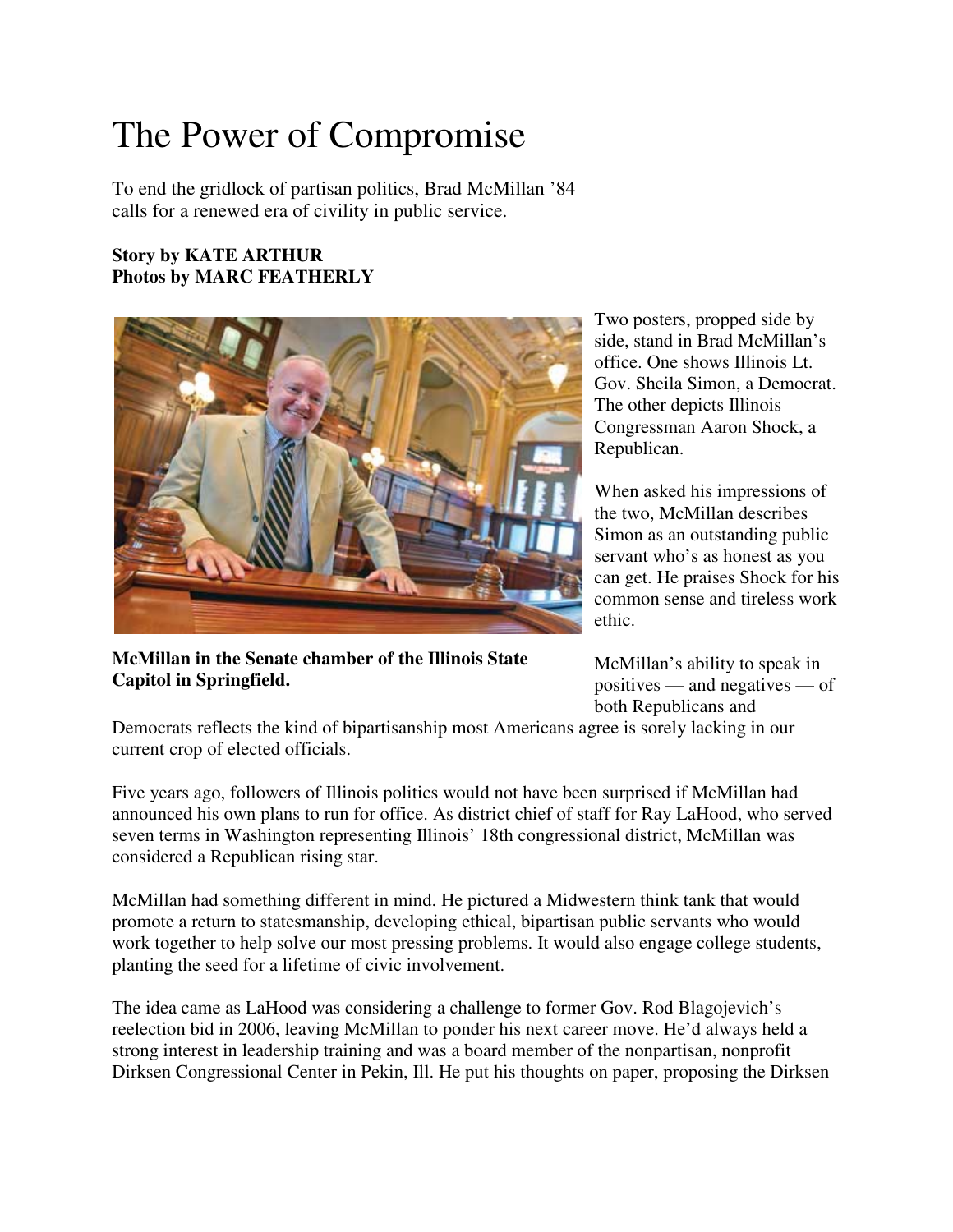Center and Peoria-based Bradley University jointly develop a leadership institute. Board members enthusiastically approved the idea.

 In January 2007 the Institute for Principled Leadership in Public Service was launched at Bradley with McMillan as its executive director.

The institute's motto, "Changing America Through Bipartisan Leadership," only partly describes its ambitions. Recent public-policy symposiums have brought national government and business leaders to central Illinois to discuss the future of transportation, health care and public education. With Bradley University, the institute has also created several new courses for training "ethical, bipartisan and collaborative leaders" in public service, and it sponsors an array of community outreach programs.

The irony of trying to promote ethical public leadership in a state that has a recent history of sending governors to prison isn't lost on McMillan. "I just tell people we've got a lot of work to do," he says with a smile.

Following Blagojevich's recent federal trials and convictions, McMillan joked with an Associated Press reporter that Illinois has "bipartisan corruption," since both Democratic and Republican governors will likely be serving jail terms at the same time (Blagojevich is awaiting sentencing on his case). Still, it saddens him.

"It's really disappointing," he says. "It's just another very sad chapter in Illinois politics and government. I try to remind people we're also the state of Abraham Lincoln, U.S. Senator Paul Simon, U.S. Representative Bob Michel — true statesmen who did their jobs with complete integrity. We need to turn back to that kind of principled leadership in Illinois."

#### **An early start**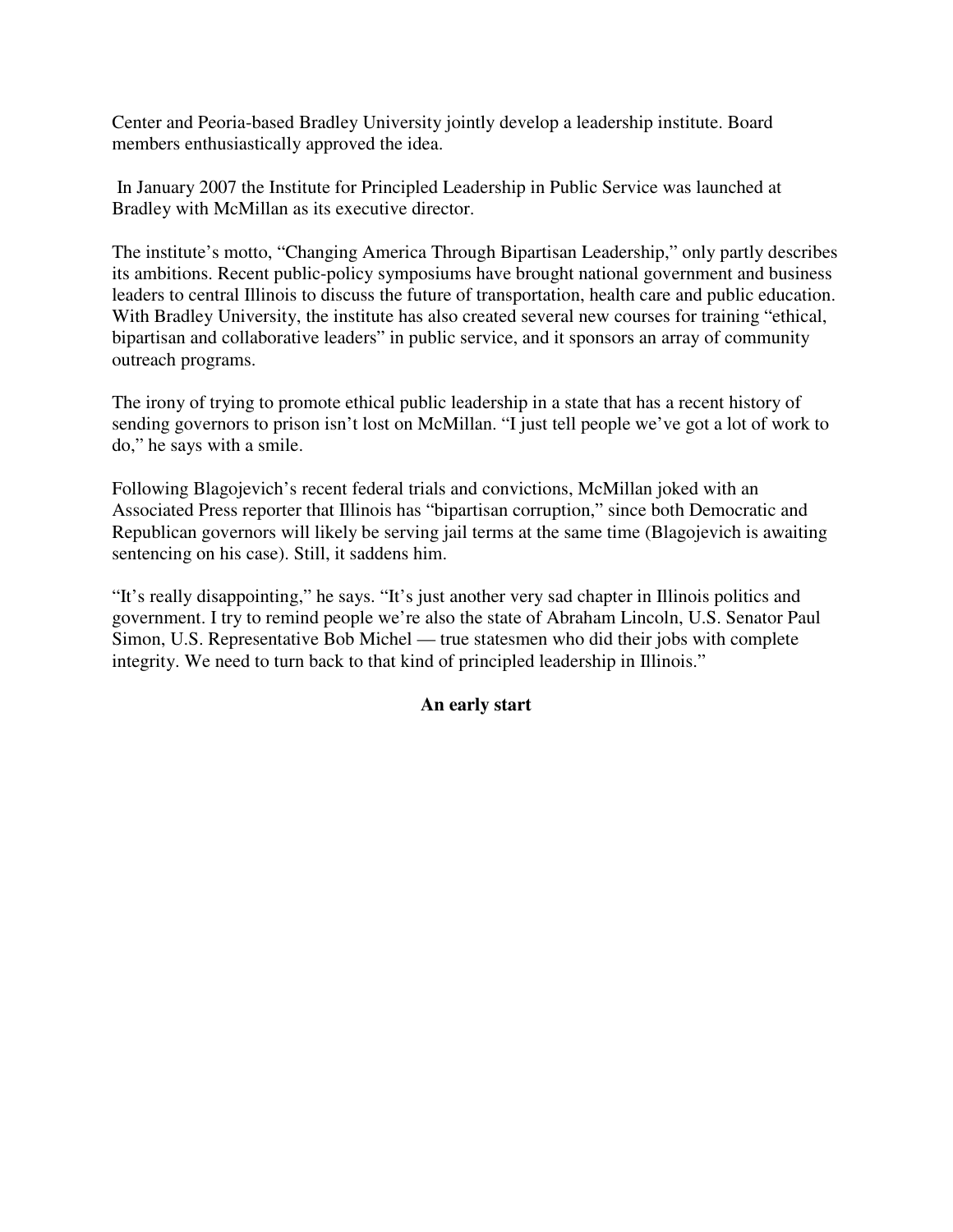McMillan likes to pull stories from history to show how bipartisanship works. President and Democrat Lyndon Johnson relied on Senate Majority Leader and Illinois Republican Everett Dirksen to get the votes needed to pass the landmark 1964 Civil Rights Act. He notes that legislators from opposite sides of the aisles used to speak in very positive terms about each other from the Senate and House floors.

"You compare that to what's going on today and it's night and day," McMillan says. "But you can teach civility and bipartisanship. I have seen firsthand lights go off in students' heads that there might be a better approach if they listen to the other side before making a judgment. We can return to civility. I really believe that. But there are so many cultural influences fighting against it. You have to be very intentional."

#### The 49-year-old father of four remembers



**McMillan, right, listens to Bob Michel at an IPL public forum held at Bradley University. As an IWU student, McMillan interned for Michel when he was Republican leader of the U.S. House.(Photo courtesy of IPL)**

civil political conversations with his own father, who was active in local politics in Peoria, and credits him with his interest in leadership. One of the reasons he chose Illinois Wesleyan was because he saw opportunities to get involved.

"One of the great things about Wesleyan is you can assume leadership responsibilities pretty quickly and really feel like you're part of the University," McMillan says.

And he did. As a political science major with an interest in journalism and pre-law, McMillan became an editor of the *Argus* and vice president of Student Senate. But it was a Washington, D.C., senior internship that turned him toward a political career — an experience he credits to Professor John Wenum, former chair of the Political Science Department.

McMillan interned for Michel, former Republican minority leader of the U.S. House of Representatives, who was known for his bipartisanship. After graduating, McMillan returned to work for him before attending law school at Southern Illinois University in Carbondale. He practiced for 10 years, serving as a senior staff attorney for the Illinois Supreme Court and Illinois Appellate Court before opening his own law firm in Peoria.

When Michel retired, LaHood succeeded him and McMillan was asked to serve as district chief of staff. LaHood's reputation for fairness appealed to him. The congressman led bipartisan "civility retreats," bringing leaders and their families together. He also chaired some of the most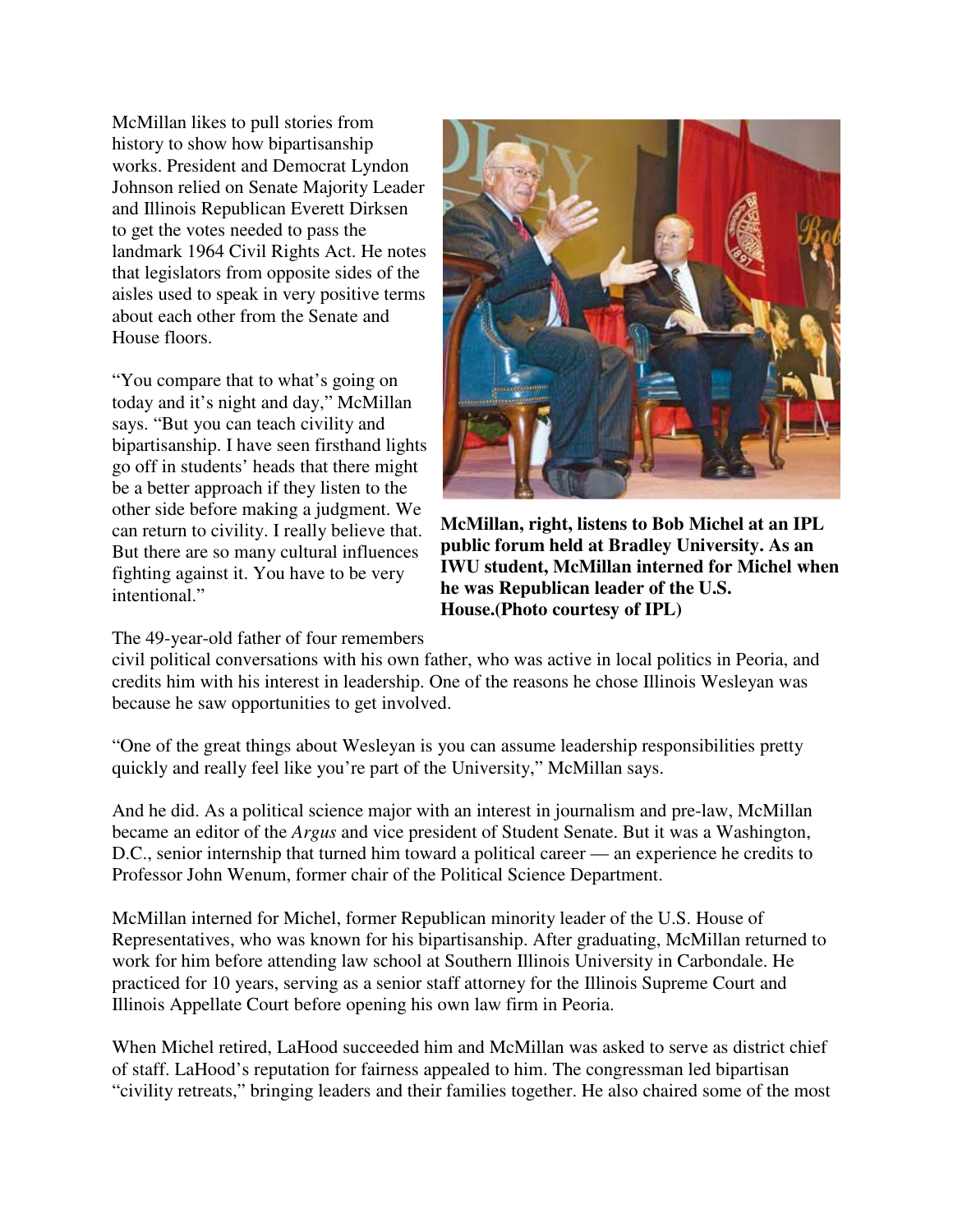contentious debates in the U.S. House, including President Bill Clinton's impeachment proceedings.

"I've never seen anybody more talented at bringing people together around the table, whether it was local, regional, state or national issues, and getting them to work together," McMillan says of LaHood.

LaHood was equally impressed with his staffer, a young lawyer involved in local party politics, someone he called a "shining star."

"He was in it for the right reasons," LaHood says. "He cared a lot about good government and he cared a lot about making sure the right people were elected to office and he had very strong values."

When he was searching for a chief of staff, the first person he thought of was McMillan, with his reputation for hard work, honesty and integrity along with a bipartisan approach to problemsolving and an interest in mentoring. LaHood was also impressed that McMillan was willing to close his law practice to join his office.

"He was willing to leave his profession to get knee-deep into public service," LaHood says, seeing that same drive in McMillan's quest to create the Institute for Principled Leadership. "It is our responsibility to mentor people … and do it in a way that reflects the idea that we're not going to have these jobs forever. Part of our responsibility is to make sure we have good people to follow, and Brad is certainly one of those good people."

LaHood's own reputation for bipartisanship secured him a place in President Barack Obama's administration as the U.S. secretary of transportation.

"I was not at all surprised he chose Ray LaHood," McMillan says, pointing to a photo of Obama straightening LaHood's tie. It's signed by Obama, "Ray, you're no longer in the House. Straighten your tie!"

#### **Putting country before politics**

Bringing good government back is the bottom line for McMillan, who says voter apathy is the number-one obstacle. "I know a great number of people have been so disillusioned with what they've seen in our national and state politics that they've turned away from being involved and that's simply not the answer."

A college campus is the perfect birthplace for engagement, he says, suggesting a university should be a lighthouse for civic involvement. IWU Political Science Professor Tari Renner agrees. Wesleyan requires civic involvement for political science majors and offers opportunities for all students to get involved through the Action Research Center, which coordinates research projects with community needs.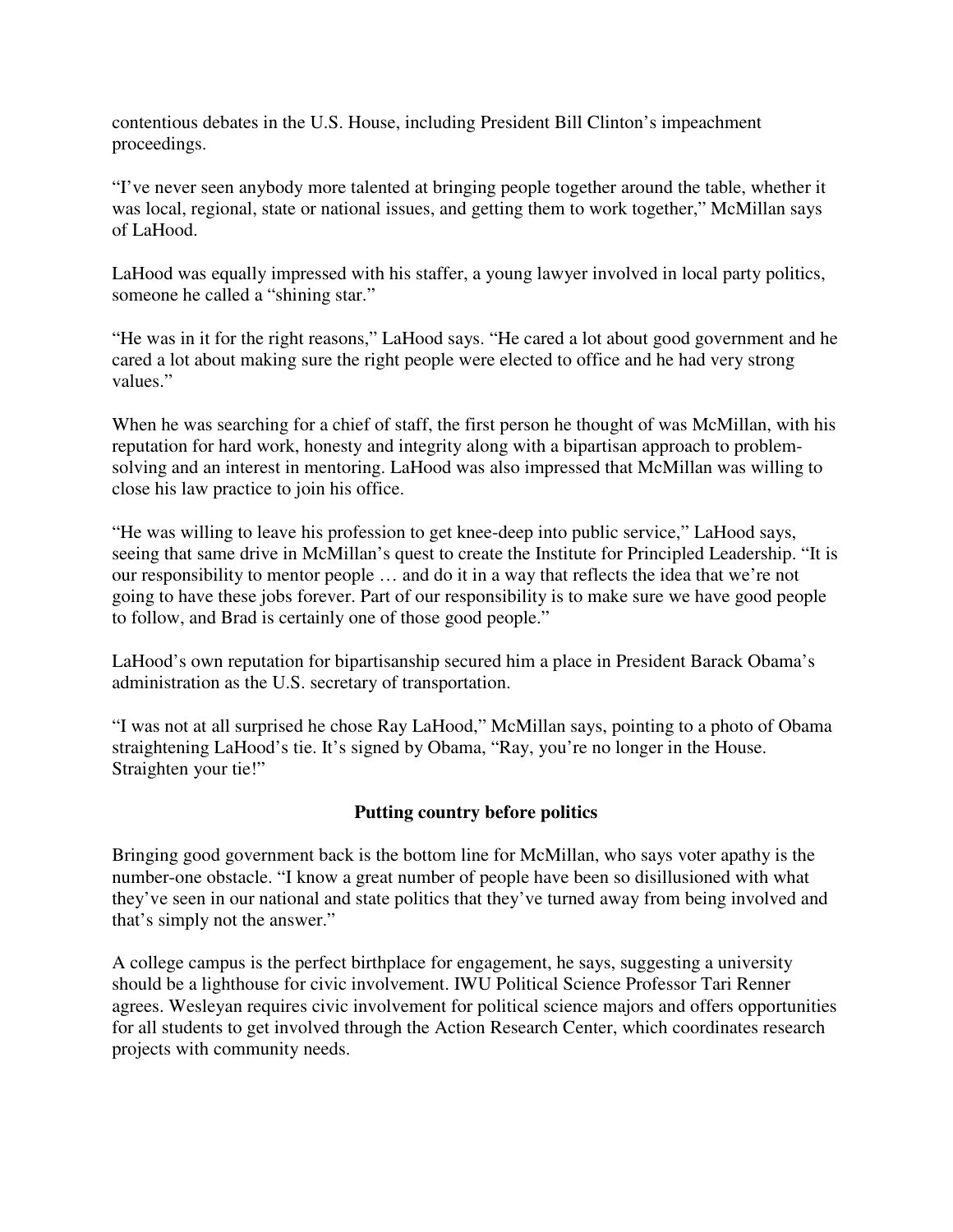Renner has a personal commitment to public service. He was elected to three terms as a member of the McLean County Board, was a Democratic nominee for the U.S. House in 2004 and lost a Bloomington mayoral bid in 2009 by only 15 votes. For those who think today's politics are as ugly as they can get, he disagrees.

"The founding fathers couldn't agree that the sky was blue," Renner says. "They were pretty nasty and vicious to each other and people don't realize that. George Washington pretty much refused to talk to Thomas Jefferson."



**McMillan talks policy with Kyle Ham, chief of staff to State Treasurer Dan Rutherford.**

As for today's decline in political civility, both Renner and McMillan partially blame cable TV and radio shows where guests aren't chosen for their balanced, thoughtful views but rather for how loud they can shout over one another.

"They want people who will yell and scream at each other," McMillan says. "They're just so biased in the way they present things and many times they're very mean-spirited. It doesn't allow for people to come together to actually solve problems."

As for the 2012 presidential election, both McMillan and Renner believe there will be heightened passion from the parties, possibly

comparable to 2008.

"It's going to be ugly," McMillan says. "But we can do a whole lot better."

He believes that with the right presidential and congressional leadership, the tone of national politics can be significantly improved. He went back to his 1984 experience in Washington when Congressman Michel would return from a long day on the House floor and invite staffers to go to Bullfeathers, a favorite Capitol Hill hangout. He'd invite liberal Democrat and House Speaker "Tip" O'Neill and his staff.

"Here I was a 21-year-old guy walking into Bullfeathers with the Republican leader and the Democratic leader of Congress. They would have a meal, share a few drinks and there was a genuine friendship that was a part of the way they approached things. Did they agree philosophically on every single issue? No, but they found a way to work together."

The tone changed when Newt Gingrich became speaker of the House, he says.

"He chose to lead with a much harsher tone and heated rhetoric, throwing hand grenades at the other side. When he eventually lost power and Nancy Pelosi became speaker, it was payback time. I'm critical of both political parties in the leadership they've chosen in recent years. They